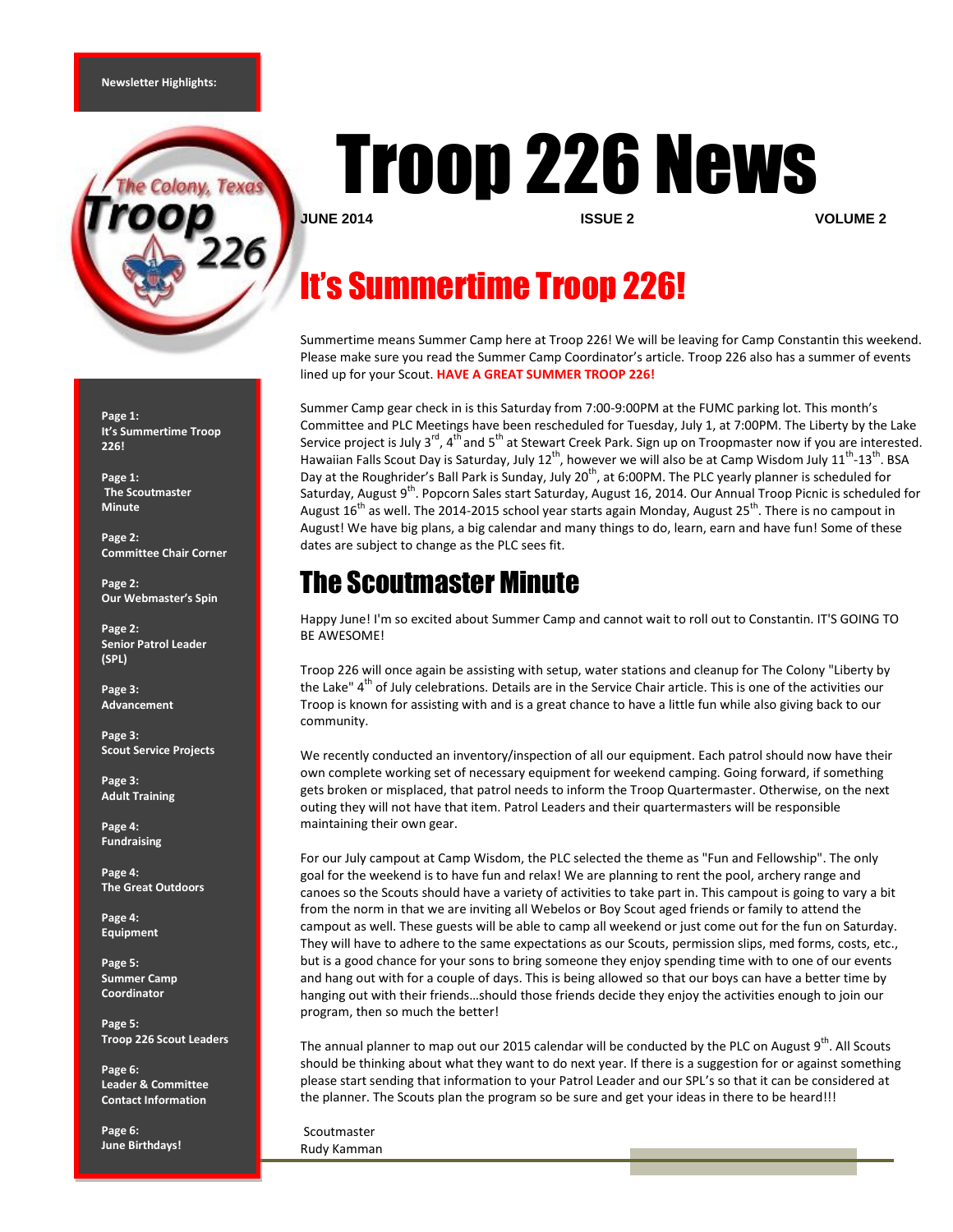# Page 2 of 6 Troop 226 News



#### Committee Chair Corner

Troop management software update: we have 2 potential solutions identified and have a group of Scoutmasters and Committee members looking at both. Hopefully we will be able to reach consensus on which system to choose and start the transition process over the next few weeks! Our goal is to have a system that is stable, secure and user-friendly, so please bear with us as we continue with this process.

On a different note, we really need your help! There are several open slots on the committee that we need for someone to pick up and run with: **Outdoor Chair**, **Equipment Chair** and **Chaplain**. These positions are voting members of the committee and also assist with conducting the Scouts' Boards of Review. With the size of our troop growing and the way the boys are rocking and rolling with their advancements, we REALLY need the extra help! Please reach out to me at any time if you have questions about these positions or if you feel like diving in!

Karen Herring Committee Chair

# Our Webmaster's Spin

I've made a major change to the look of the Troop website. It is a bit cleaner, more compatible with your mobile devices and so much more.

I've broken down events into three scrolling banners on the Home Page: the top is for when Troop Meetings are. The second is for Campouts, Service Projects, Fundraisers and Training and the third is for current Merit Badge Class offerings.

Don't forget, there are lots of tools and documents available on the website. Summer Camp documents, the newly posted Code of Conduct, Blue Cards,

Meeting Planning guides, Picture and Video Galleries, Newsfeeds, Newsletters, latest recently posted) and much more. The same Troop calendar is there as always. You can even add it to your own Google Calendar if you'd like! Let me know if you want help with that.

I, along with the Scout Webmaster, do our best to keep the website up to date for you. Wondering if there is a meeting tonight or if it is at the park instead of the church? Check the website! Wondering when and where we are going camping next? Check the

Historian Articles (check out the there, just for you: *[troop226.com](http://troop226.com/)* website! Need a Grubmaster worksheet for the next campout? Check the website! It is all right

> If you see anything missing from this new website, or something that doesn't look right, please let me know. I'll be adding some improvements, but I'm always open for suggestions. The menu system is a big change from the old, and I know some might have liked the drop down style we had before, but this new menu system is more compatible with all browsers on all devices.

Joe Macy Webmaster



# Senior Patrol Leader

This month has been a great one with our trailer cleaning and organization as well as our preparation for summer camp. Our Troop is advancing quickly and the new Scouts hopefully, are enjoying every part of being in Troop 226. The Troop has enjoyed all of the new Scouts becoming a part of our Troop family and becoming friends with all of the other Scouts.

Thanks for another great month!

Zach Leondike ASPL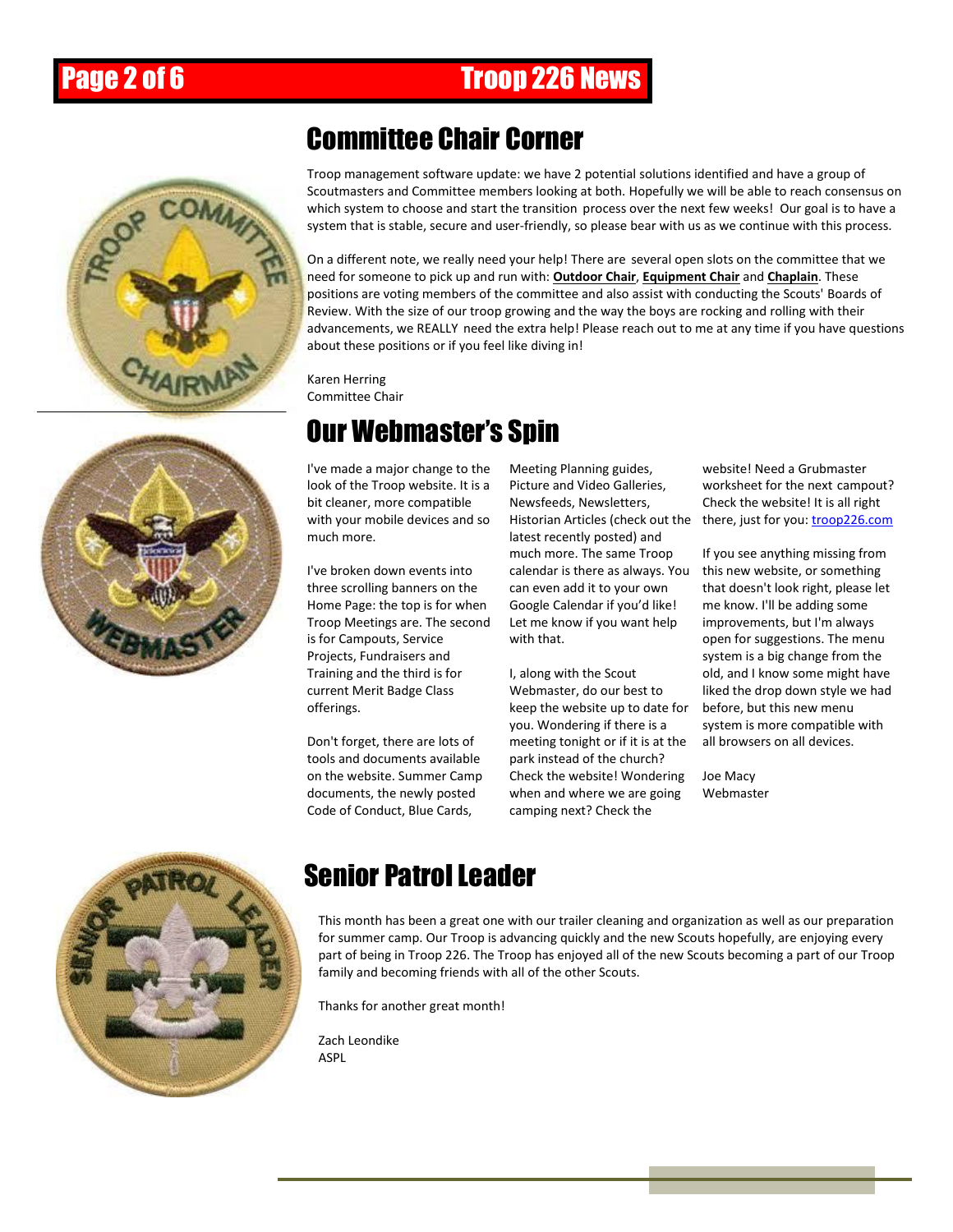### Page 3 of 6 **Troop 226 News**



### **Advancement**

June Boards of Review took place on June  $10^{\text{th}}$ , with five Scouts advancing to new ranks.

Congratulations to these Gentlemen: Joseph M. - Star Brendan A. - First Class Isaac R. - Second Class Luke G. - Tenderfoot Sawyer K. - Tenderfoot

Summer camp is HERE! As we roll out to Constantin we take with us 21 Scouts signed up for 88 merit badges (35 of which are Eagle required). This is an impressive amount and I look forward to seeing everyone recognized at our August Court of Honor. At the same time we currently have 102 merit badge \*partials\* on the books and being out of school for summer vacation is a great time to wrap some of those up. If you need a counselor for any partial merit badge please look it up on Troopmaster or contact me to get things underway.

Just another monthly reminder that it is very important that we keep our advancement records as accurate and up to date as possible. Here are some good practices for everyone to go by:

1) Bring your book to all events unless specifically told not to.

2) Get your book signed as soon as you can after a requirement is completed.

3) Record that requirement in the blue book, on the proper line, the first chance you get so you will not have to repeat anything.

4) Signers need to use the date the requirement was completed, not the date the book was brought to you.

5) Signers need to verify and sign only the completed requirements, nothing extra.

Rudy Kamman Acting Advancement Chair

### Scout Service Projects **Adult Training**

In May, our Troop was invited to the Elmcroft Retirement Home to present a Memorial Day Flag Ceremony. We presented the colors, lead in the Pledge of Allegiance and socialized with the residents. Thanks to all who participated, we had a great showing!

Special thanks go out to Joseph M. and Cannan C. for helping with the Flag Retirement Ceremony on June  $14^{th}$ , Flag Day. It was very last minute and we appreciate you both stepping up to do this.

Don't forget to sign up to help with the annual Liberty by the Lake 5K and 10K runs on the morning of July  $4^{\text{th}}$ . We will be handing out water to the runners during the race and can use lots of boys to man our stations and cheer them on. We will also have a crew to help set up for the event the evening of July 3rd and a cleanup crew the morning of July 5th. Put these opportunities on your calendar and be sure to register on Troopmaster so we know how many we have helping. Hope to see you there!

Geraldine Leondike Service Project Coordinator

**YPT** (Youth Protection Training) is mandatory for all adult volunteers. It is offered online at the following:

<http://www.scouting.org/Training/YouthProtection.aspx>

Create an account, once registered, click on "E-Learning" to start the YPT training. You do not have to be a registered member of BSA or have a member ID to take this training, however once taken, please email me, training@troop226.com, and I can assign you a member ID.

**CPR** certification is coming soon. Please contact me at the above email address if you are interested in taking this class. Minimum age is 13.

**IOLS** is being offered by the Silver Star District Sept. 5-6, 6:00pm-9:00pm. Another will be held 10/24-25 5pm-9pm location TBD.

**SM Specific Training** can be taken online or is offered at Summer Camp, if interested.

Atim Appio-Riley Adult Training Coordinator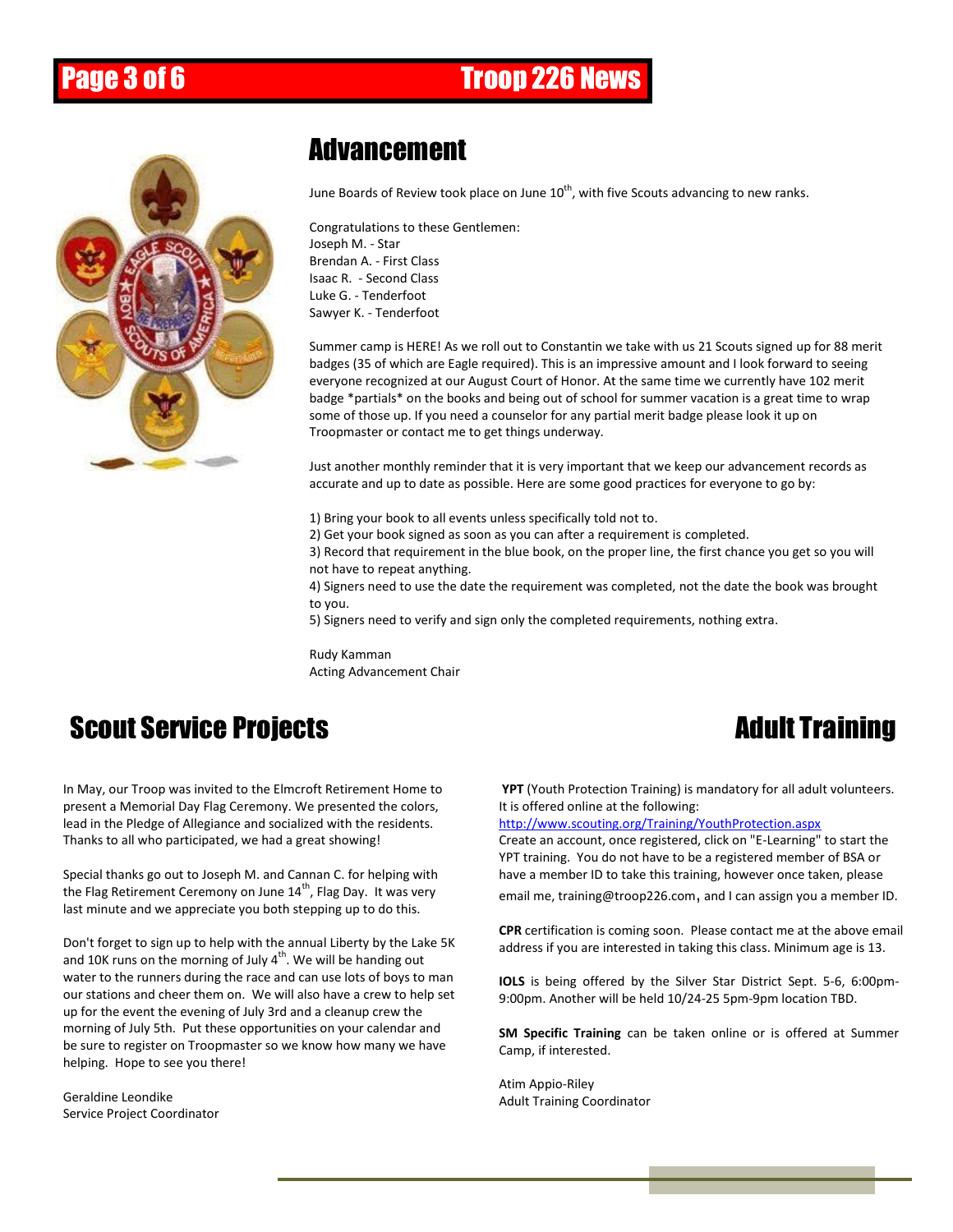# Page 4 of 6 **Troop 226 News**



### Fundraising

Our Aluminum Can recycling program has indeed grown in the last year. Proceeds allowed us to purchase our white Troop trailer last March. With our Troop growing by leaps and bounds, our Equipment needs have also grown.

I challenged your Scouts and I am challenging all of us parents to donate cans from your workplace, neighbors, friends, family, etc. The more we can take in, the more we Recycle, the more money we make and first and foremost, the more landfill room we save! **It's a win, win!**

Posted on the Troop website is

the Aluminum Can Recycling Procedures and a Neighbor Letter, your Scouts were handed both of these at our last Troop meeting as well. This fundraiser takes the least amount of time, a little effort and brings in the most money.

I thought long and hard and kept every Scouts schedule and activity in mind. For all of our Middle and High School Scouts, between NJHS, Band, Choir, Sports and Scouting, our Scouts schedules are stacked! We bring more money in with Aluminum Can Recycling than we do with a year's worth of Car Washes and Dinners combined.

#### **Will you accept the challenge?**

Aluminum Cans need to be rinsed, crushed and bagged. They may be brought to any Troop meeting and placed in the back of Mr. Jeff's truck or they may be dropped off on my front porch at any time. Please make sure they are clean; it is easier to rinse fresh drink than dried on sticky goo and make sure the bag you bring them in is free of other trash as we get docked in price by the recycler for that.

#### **Bring in those cans!**

Cindy Thompson Fundraising Chair



### The Great Outdoors

Wow! Summer camp is almost here, but that's not the only event the PLC has planned while school's out. The next outing will be July 11, 12 and 13, at Camp Wisdom with a theme of Fun & Fellowship. Guests are welcome and encouraged to attend. There will be camping, swimming, archery and canoeing. Costs are estimated to be \$28 per person for the entire weekend.

There is also a night at a Rough Riders game on the horizon in July - the date and cost will be communicated once we get it nailed down.

The August event is scheduled to be a family picnic. Location, dates and times will be published as we get closer to it. Be sure to watch the web site and your email for more information for these and other events that are planned.

Karen Herring Outdoor Chair

### Equipment

Proceeds of Aluminum Can recycling go directly to our equipment needs. There are so many things we use at every campout as big as propane to as small as sponges and paper towels. There is another way we can also meet some of our Equipment needs.

On your next trip to the grocery store you could pick one item that you'd like to donate to our Troop. One roll of paper towels, one box of Ziploc baggies, one bag of Charcoal, we could use anything and everything. We use at least 50-75 pounds of Charcoal/year. If each family donated one bag, we would be set for Charcoal for the next TWO years! Donating adds up and makes a huge difference! Have a great Summer Camp!

Cindy Thompson, Acting Equipment Chair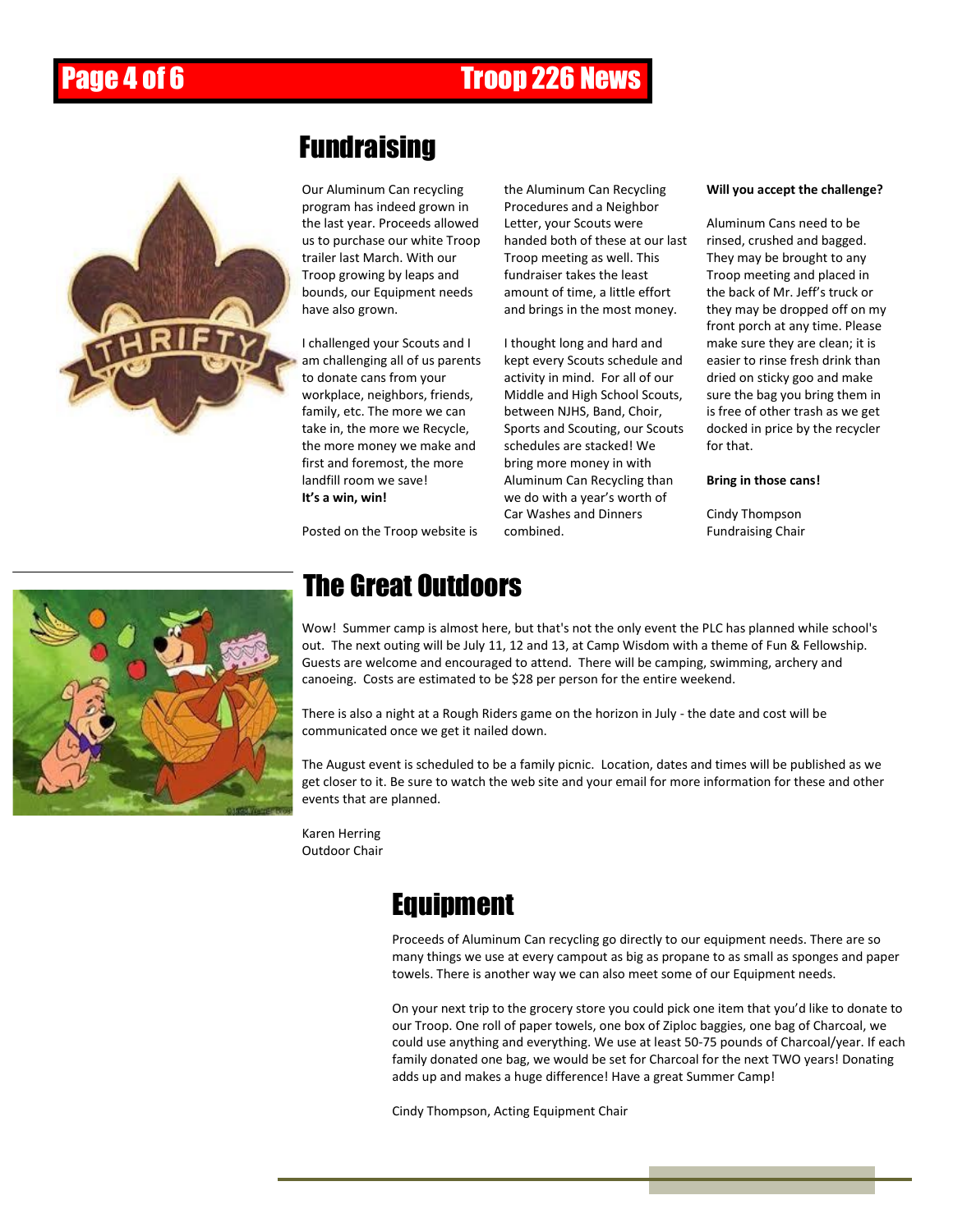# Page 5 of 6 Troop 226 News

#### Summer Camp Coordinator

Camp? I know I sure am. So much to do to get ready! Do you have the Merit Badge books you need? If not, check with the Troop Librarian, Casey, Got your sunscreen, pump bug and see if he has ones you can borrow. Or head over to the Scout Shop and get them.

Do you have a lockable trunk and a lock? You are going to need one! Make sure you give the lock combo or the spare key instead. to a Scoutmaster so we can help you in case you forget or lose your key.

Do you have the spending money you need? Scouts usually spend \$75 - \$100 at camp, though you can live on less. Be sure you have enough for any class fees and keep track of your money. Be sure to is planning a wondrous Cracker Barrel EVERY night at camp.

Is your name on EVERYTHING it all, even your trunk and cot. At the very bare minimum, put your last name or initials and "226" on it. You might add The Don't forget to have all your

Are you pumped about Summer Colony, just in case. Hey, things get lost, even by adults. Even just a little info can help an item find its owner.

> spray, deodorant (not antiperspirant), soap and shampoo? Remember, aerosols destroy tent waterproofing, so please don't bring them. Don't bring flip flops either, bring closed toe shoes and water shoes

lock it up! Don't forget, Mr. Lyle AWESOME great time and so on. Nervous about Camp? About sending your Scout to Camp? Hey, we understand that it can make parents and first time Scouts a little nervous, but have no fear! The older Scouts, Scoutmasters and Camp Staff will always be there to lend a hand, lead Scouts to class, make sure they don't poke out an eye, and have an

you are bringing to camp? Mark you need to know is there! Click Be sure to check the Summer Camp documents on the Troop Website. Pretty much everything on Info, then Summer Camp at [troop226.com.](http://troop226.com/)

#### **Troop 226 Scout Leaders March-Sept. 2014**

forms you need turned in and bring your gear to the church on Saturday the 21st from 7:00PM - 9:00PM so we can be all ready to roll out at 8:30AM SHARP Sunday morning!

Finally, while we often allow the boys to play with their phones and games during the ride, please keep the following in mind: They will have to be put away while at camp. This is Texas and things get HOT, HOT, HOT! Storing those games and phones, well, they might get a little too hot and it isn't good for them. We aren't banning them for the ride to and from camp, but just think about how hot it is going to be on those devices for a whole week in the Texas sun locked in a car.

If you have questions, concerns or any issues at all, please contact me at: [webmaster@troop226.ccom](mailto:webmaster@troop226.ccom)

Joe Macy Summer Camp Coordinator



**Senior Patrol Leader**: Dalton Nixson **Asst. Senior Patrol Leaders**: Zachary L. and Drexler R. **Quartermaster**: Jared P. S**cribe**: Raymar T. **Librarian**: Casey T. **Historian**: Zachary W. **Chaplains Aide**: TBD **Troop Guide:** Sam J. **Leave No Trace:** Tim B. **Webmaster:** Joseph M.

#### **Patrol Leaders**:

**Bloo Yeti Patrol Leader**: Elmer Y.<br>**Asst. Patrol Leader**: Raymar T. **Sea Dawgs Patrol Leader**: Arinze A.<br>**Asst. Patrol Leader**: Zachary W.

**Asst. Patrol Leader: Zachary W.** 

**Thunderhawks Patrol Leader**: Seth H. **Fire Dragons Patrol Leader**: Isaac R. **Asst. Patrol Leader**: Raley W. **Asst. Patrol Leader**: Joseph M.

> **Den Chiefs:** Matthew W. and Casey T.

**May you Lead with Success…**